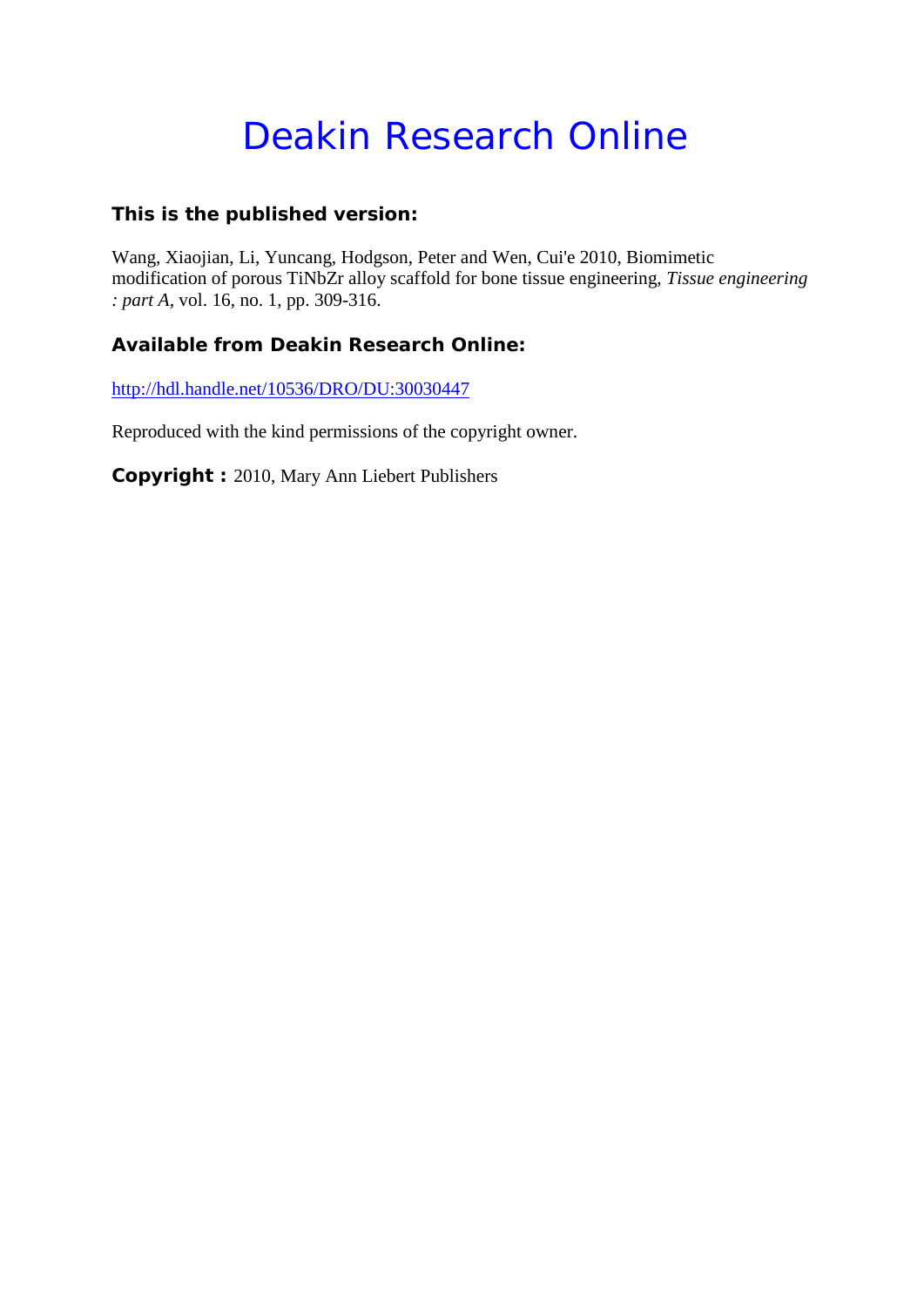## Biomimetic Modification of Porous TiNbZr Alloy Scaffold for Bone Tissue Engineering

Xiaojian Wang, M.S., Yuncang Li, Ph.D., Peter D. Hodgson, Ph.D., and Cui'e Wen, Ph.D.

Porous titanium (Ti) and Ti alloys are important scaffold materials for bone tissue engineering. In the present study, a new type of porous Ti alloy scaffold with biocompatible alloying elements, that is, niobium (Nb) and zirconium (Zr), was prepared by a space-holder sintering method. This porous TiNbZr scaffold with a porosity of 69% exhibits a mechanical strength of 67 MPa and an elastic modulus of 3.9 GPa, resembling the mechanical properties of cortical bone. To improve the osteoconductivity, a calcium phosphate  $(Ca/P)$  coating was applied to the surface of the scaffold using a biomimetic method. The biocompatibility of the porous TiNbZr alloy scaffold before and after the biomimetic modification was assessed using the SaOS2 osteoblast–like cells. Cell culture results indicated that the porous TiNbZr scaffold is more favorable for cell adhesion and proliferation than its solid counterpart. By applying a  $Ca/P$  coating, the cell proliferation rate on the Ca/P-coated scaffold was significantly improved. The results suggest that high-strength porous TiNbZr scaffolds with an appropriate osteoconductive coating could be potentially used for bone tissue engineering application.

#### Introduction

SCAFFOLDS ARE OF GREAT IMPORTANCE for bone tissue vide good biological fixation to the surrounding tissue through tissue ingrowth into the porous network.<sup>1</sup> Although porous ceramics and polymers have been studied as potential bone graft materials, they cannot meet the mechanical requirements for load-bearing conditions.2–4 Porous tantalum (Ta) marked under the name of Trabecular Metal™ (Zimmer, Warsaw, IN) has been investigated as pressfit or cementless components for total joint arthroplasty, bone graft substitute, or potential cartilage resurfacing scaffolds.<sup>5-9</sup> These investigations have concluded that porous Ta scaffolds facilitate bone formation<sup>6</sup> and integrate well with both hard<sup>7,8</sup> and soft tissue types.<sup>9</sup> In comparison to Ta, titanium (Ti) is a lightweight and cheaper material and yet has displayed an exceptional biocompatibility in orthopedic and dentistry literature.10 For this reason, porous Ti and Ti alloys have received increasing research interest. Extensive research has been conducted on fabricating porous Ti using powder or fiber sintering,<sup>11,12</sup> slurry sintering,<sup>13</sup> and rapid prototyping.<sup>13-15</sup> To achieve a porous scaffold possessing both high strength and high porosity simultaneously, porous Ti alloy scaffolds have been developed. A porous Ti-6Al-4V alloy scaffold was reported as achieving greater strength than unalloyed porous Ti at the same porosity.12,16 However, research on the biological behavior of metals has shown that the composition of implant biomaterials must be carefully selected to avoid or minimize adverse reactions. The release of metal ions from some metal materials, for example, aluminum (Al), nickel (Ni), iron (Fe), vanadium (V), and cobalt (Co), can generate adverse biological effects, $^{17}$  but Ti, zirconium (Zr), niobium (Nb), and Ta are believed to be nontoxic metals with good biocompatibility.<sup>10</sup> Therefore, there is a need for research on the development of high-strength porous Ti alloy scaffolds with nontoxic alloying elements for bone tissue engineering.

Metallic implant materials are difficult to bond directly to living bone as a consequence of their limited surface condition. Thus, surface modification by chemical coating process with scaffold materials, such as calcium phosphate  $(Ca/P)$ , is typically required. The  $Ca/P$  synthetic materials are considered osteoconductive biomaterials.<sup>18,19</sup> Ca/P coatings applied on Ti implants have been shown to enhance bone apposition and biological fixation.20–22 Plasma spraying is the most often-used method for obtaining a  $Ca/P$  coating and has achieved commercial success.23,24 However, plasma spraying is an expensive technique requiring an extremely high operation temperature as  $12,000^{\circ}$ C. This method also does not allow the accurate control of chemical composition, crystallographic structure, and uniformity of the thickness of the coatings.25 In comparison to plasma spraying process, biomimetic coating method offers many advantages, for example, better control of the chemical composition of the coating, the possibility to prepare homogeneous film, close structure to bone apatite, a reduction in the densification temperature, and suitable for coating on complex-shaped porous implants.<sup>26</sup> In the present study,  $Ca/P$  coatings were

Institute for Technology Research and Innovation, Deakin University, Geelong, Victoria, Australia.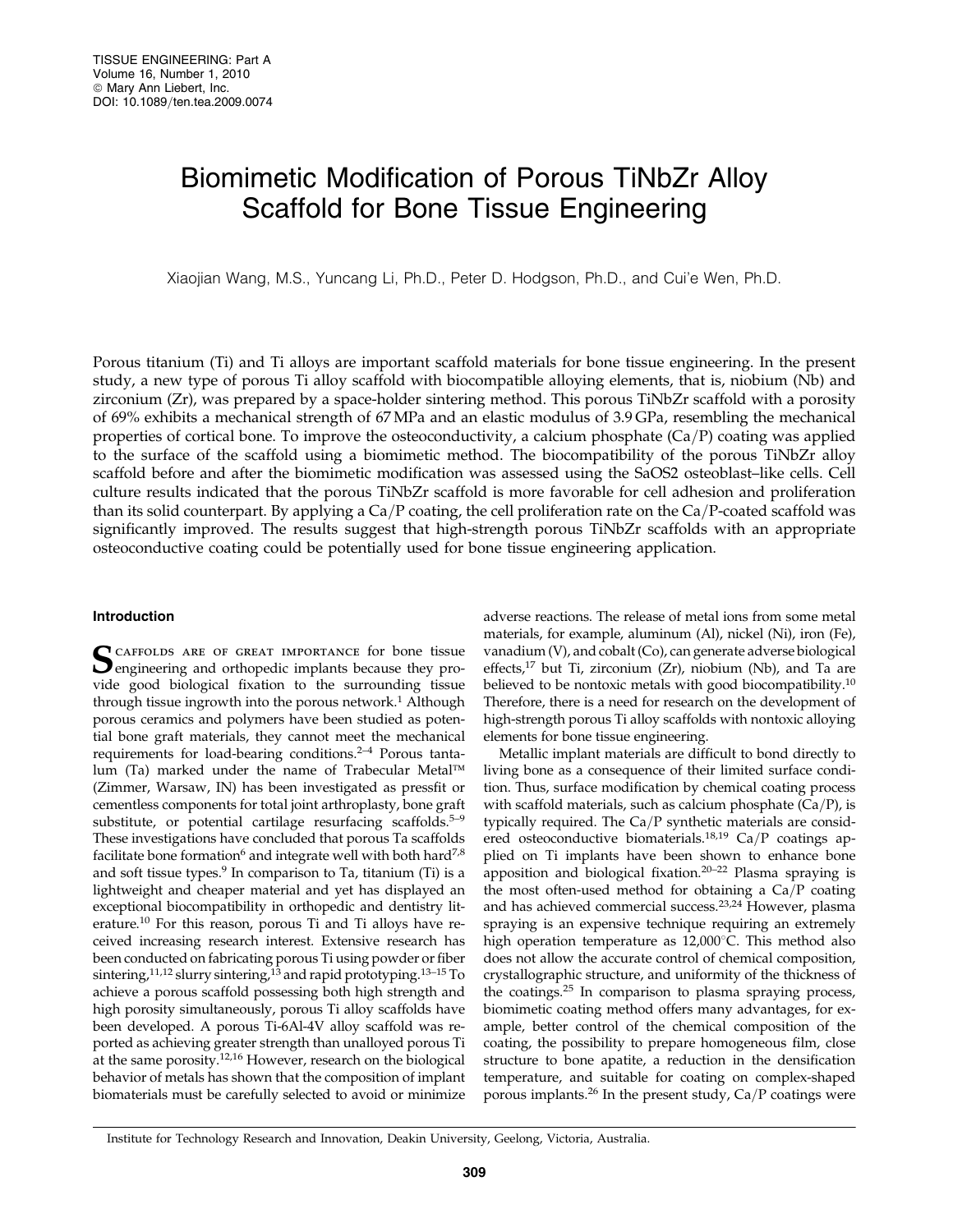applied on the surface of porous TiNbZr scaffolds by a biomimetic coating method. The structure and mechanical properties of the porous TiNbZr scaffold were studied using scanning electron microscopy (SEM), X-ray diffraction (XRD), and compression tests. The cell attachment and the proliferation of the SaOS2 osteoblast–like cells on the porous scaffolds were investigated.

#### Materials and Methods

#### Specimen preparation and characterization

The fabrication method of porous TiNbZr alloy was similar to that used in previous studies.27–29 Elemental metal powders of Ti (purity  $>99.7\%$  and particle size  $<$ 45  $\mu$ m), Nb (purity >99.8% and particle size <45  $\mu$ m), and Zr (purity >99.9% and particle size  $\langle 45 \mu m \rangle$  were weighed to give a nominal composition of Ti-10Nb-10Zr (wt.%). The powders were blended in a ball milling system with a ball to powder ratio of 1:2 for 4h. The blended TiNbZr powder was mixed with ammonium hydrogen carbonate, which was used as the space-holder material. The size selected of the space-holder particles was  $500-800 \,\mu m$  in diameter. The mixture of Ti, Nb, Zr powder, and ammonium hydrogen carbonate was coldpressed into green compacts in a 50-ton hydraulic press, and the green compacts were sintered in two steps. The first step was carried out at 175 $\mathrm{C}$  for 2h to burn out the space-holder particles. In the second step the compacts were heated to  $1200^{\circ}$ C in a vacuum furnace and held for 10 h in a high vacuum of  $10^{-4}$  to  $10^{-5}$  torr. Porous TiNbZr alloys with a porosity of 69% were fabricated for structure, mechanical properties,  $Ca/P$  coating, and biocompatibility tests. To examine the mechanical properties, cylindrical samples with a diameter of 10 mm and a length of 15 mm were used. Porous TiNbZr disc samples with a diameter of 10 mm and a thickness of 2 mm were used for cell culture experiments.

All the samples taken from the furnace were consecutively ground with silicon carbide papers with grits of 240 and 600. The samples were then washed with (i) distilled water, (ii) acetone, (iii) distilled water, and (iv) ethanol in consecutive steps using an ultrasonic bath for 10 min each step. For cell culture, all samples were then sterilized using 70% ethanol for 2h in an orbital shaker and then air-dried at room temperature in a biohazard hood for 2 h. SEM equipped with an energy-dispersive X-ray spectroscopy (EDX) and XRD were used to characterize the pore structure and phase constituents of the porous alloys. Compression tests were carried out on a 30 kN Instron, equipped with a noncontact extensometer. The initial strain rate was set at  $10^{-3}$  s<sup>-1</sup>. Significant differences in the compressive strength and elastic modulus were analyzed using one-way analysis of variance ( $n = 5$ ,  $p < 0.05$ ).

#### Surface modification and  $Ca/P$  deposition

The porous TiNbZr samples subjected to alkali treatment were immersed into a 0.5 M NaOH solution (10 mL per sample) and charged in a Teflon-lined autoclave. The autoclave was oven heated at  $150^{\circ}$ C for 4 h. Porous TiNbZr samples were also treated with  $5M$  NaOH at  $60^{\circ}$ C for 24h for comparison. The porous TiNbZr samples after alkali treatment were washed with diluted HCl (0.05 mM) and distilled water. The porous TiNbZr cylinders after alkali treatment were then heat treated in a vacuum furnace using a heating rate of  $5^{\circ}$ C per min to  $600^{\circ}$ C and held for 1 h. Solid pure Ti and TiNbZr alloy discs of the same size, and porous TiNbZr samples without any surface treatment were used as control counterparts.

 $Ca/P$  deposition was carried out by soaking the solid and porous Ti and TiNbZr alloy in a simulated body fluid (SBF) for 7 days. A modified  $1.5 \times$  SBF recipe was used in the present study. The SBF was prepared by dissolving the following chemicals in the sequence of NaCl  $(8.105 g)$ , NaHCO<sub>3</sub>  $(0.756 \text{ g})$ , Na<sub>2</sub>CO<sub>3</sub>  $(0.639 \text{ g})$ , KCl  $(0.338 \text{ g})$ , K<sub>2</sub>HPO<sub>4</sub>  $(0.261 \text{ g})$ ,  $MgCl_2 \cdot 6H_2O$  (0.467 g), CaCl<sub>2</sub> (0.440 g), and Na<sub>2</sub>SO<sub>4</sub> (0.108 g). The solution was buffered to pH 7.40 with HEPES (26.838 g) and 1 M NaOH at  $37^{\circ}$ C. Each sample was placed in a polyethylene (PE) Petri dish with 30 mL SBF and incubated at  $37^{\circ}$ C. To keep the ion concentration stable, the SBF solution was refreshed every 2 days. The porous TiNbZr samples after 0.5 M alkali and heat treatment were then soaked in SBF for 1 week.

#### MTT assay

The cell culture was performed on the solid Ti, TiNbZr alloy sample, and the porous TiNbZr alloy before and after Ca/P coating in 12-well tissue culture plates. SaOS2 osteoblastlike cells (10,000/per well) were seeded on the top surface of the samples. The cells were cultured in the minimum essential medium supplemented with 10% fetal bovine serum,  $1\%$  nonessential amino acid,  $10,000$  units/mL penicillin, 10,000  $\mu$ g/mL streptomycin, and 0.4% amphostat B at 37°C in a humidified atmosphere of  $5\%$  CO<sub>2</sub> and  $95\%$  air. The medium was changed every 3 days.

An MTT assay for measuring cell viability and proliferation was used to quantitatively determine the number of viable cells that had attached and grown on the samples. After being cultured for 14 days, an MTT solution was added and incubated with cells for 4h; cells were then lysed to release and solubilize the purple formazan. Colorimetric analysis and comparison to a standard curve of known viable cell numbers can be used to calculate viable cell numbers for each condition ( $n = 3$  for all experimental groups). Significant differences in the cell number were analyzed using one-way analysis of variance ( $p < 0.05$ ). Other samples  $(n = 2)$  were fixed and then rinsed with phosphate-buffered saline, dehydrated in a graded ethanol series, critical point dried, and examined using SEM.

#### **Results**

#### Structure and morphology of porous TiNbZr scaffold

Figure 1 shows the morphologies of the porous TiNbZr alloys with porosity of 69%. Statistical analysis reveals that the pore size of the porous TiNbZr alloy falls mainly in the range of 300–800 µm. Along with macropores, there are also some micropores present on the cell wall of the porous alloys (Fig. 1b), whose size is in the range of  $5-20 \mu m$ . Figure 1c and d shows the surface morphologies of the porous TiNbZr after  $0.5$  M NaOH soaking and heat treatment at  $600^{\circ}$ C for 1 h. The surface was uniformly covered by a nanofiber layer, with a fiber diameter of 50 nm. Previous studies have shown that this nanofiber layer mainly consists of sodium titanate.<sup>30</sup> The morphology and thickness of the sodium titanate layer can be controlled by adjusting the reaction temperature and NaOH concentration.<sup>30</sup>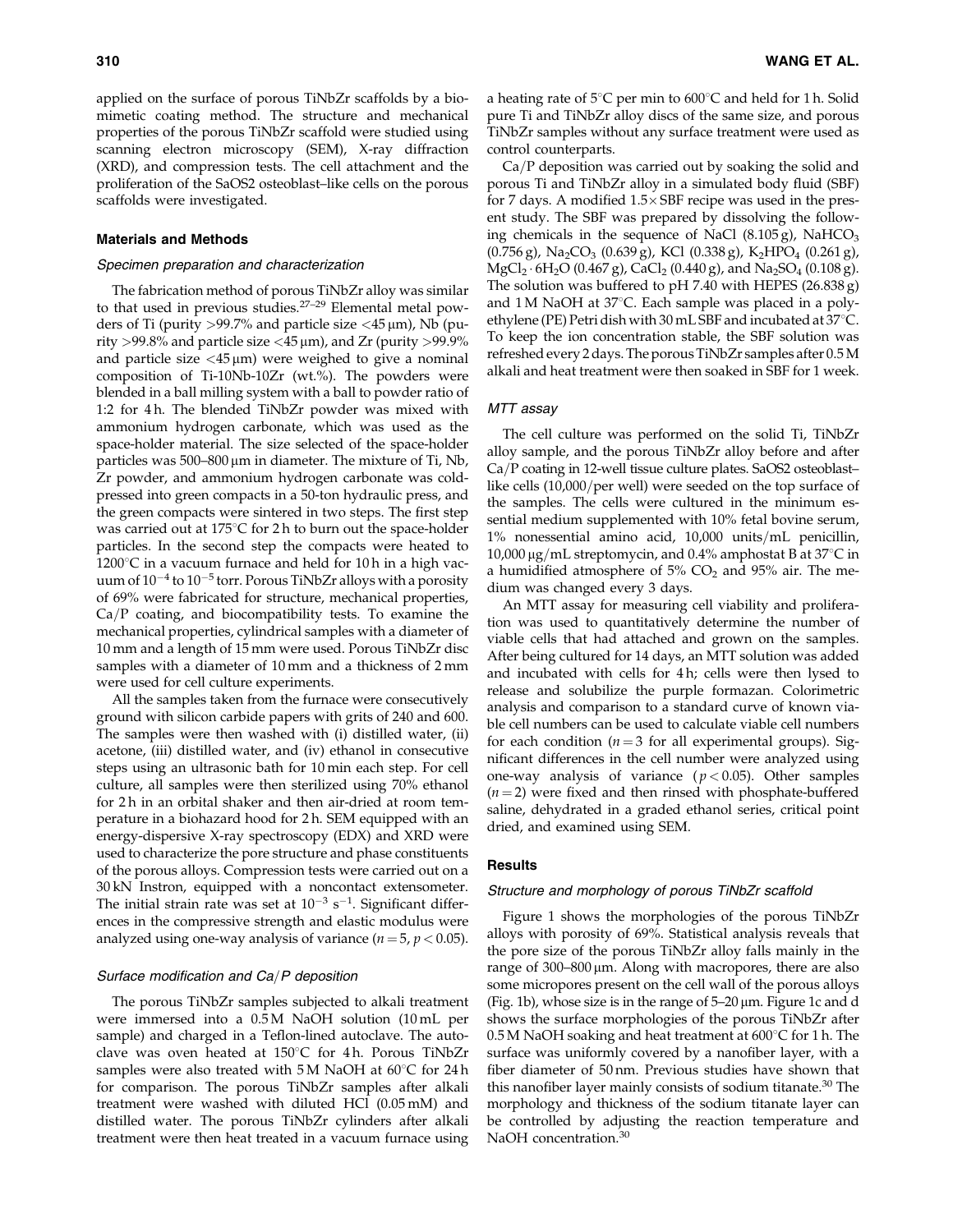

FIG. 1. (a) Porous structure of TiNbZr scaffold; (b) micropores presenting on the pore walls of the porous TiNbZr; (c) surface morphology of the porous TiNbZr scaffold after 0.5 M NaOH and heat treatment; (d) enlargement of the box in (c) showing the nanostructured surface. Ti, titanium; Nb, niobium; Zr, zirconium.

#### Mechanical properties of porous TiNbZr before and after surface modification

The mechanical properties of the porous TiNbZr alloys were investigated by compression testing on the cylindrical samples. The compressive stress–strain curves of the porous TiNbZr alloys and surface-treated porous TiNbZr are shown in Figure 2. The stress–strain curves are smooth, implying that the porous alloys exhibit excellent ductility during compression testing. The porous TiNbZr alloy with a porosity of 69% exhibits an elastic modulus and plateau stress of 3.9 GPa and 67 MPa, respectively (Fig. 2, curve a). The compressive strength of porous pure Ti with a porosity of 70% is reported as 53 MPa.<sup>29</sup> The plateau stress of the porous TiNbZr alloy is significantly higher than that of porous pure Ti.

Compressive tests were also carried out on the 0.5 M and 5 M NaOH-treated porous samples, and the stress–strain curves are shown in Figure 2 (curves b and c, respectively). The 5 M NaOH treatment and heat treatment (alkali and heat treatment) were widely used as the method for surface modifying solid Ti and Ti alloys, and this method was shown to be effective in improving the biological performances of Ti-based implant materials, especially bioactivity and bone bonding strength.31–33 However, the results of the present study show that the alkali treatment caused deterioration to the mechanical strength of the porous alloys. Treatment in 5 M NaOH drastically weakened the strength of the porous alloy. Besides the mechanical strength, the elastic modulus of the porous TiNbZr samples was also decreased after the 5 M NaOH treatment. However, the mechanical strength of 0.5 M NaOH–treated TiNbZr only slightly decreased (Fig. 2, curve b) compared to the untreated samples (Fig. 2, curve a). The alkali and heat treatment is an inherent surface-damaging process. After an alkali treatment, a gel-like layer of sodium titanate covers the surface of Ti, and this gel layer connects to the substrate through a graded oxide layer. $34$  The thickness of these two layers may be up to  $10 \mu m$ , depending on the treatment conditions.<sup>35</sup> As a result, highly corrosive chemical agents are detrimental to the mechanical strength of the surface-modified porous metallic scaffold. Therefore, it can be concluded that although the alkali and heat treatment is an effective method to improve the bioactivity of solid metallic materials, it damages the mechanical properties of a porous metal material. It is recommended that the alkali and heat treatment method for surface modification on porous metallic materials should be prudently selected. The present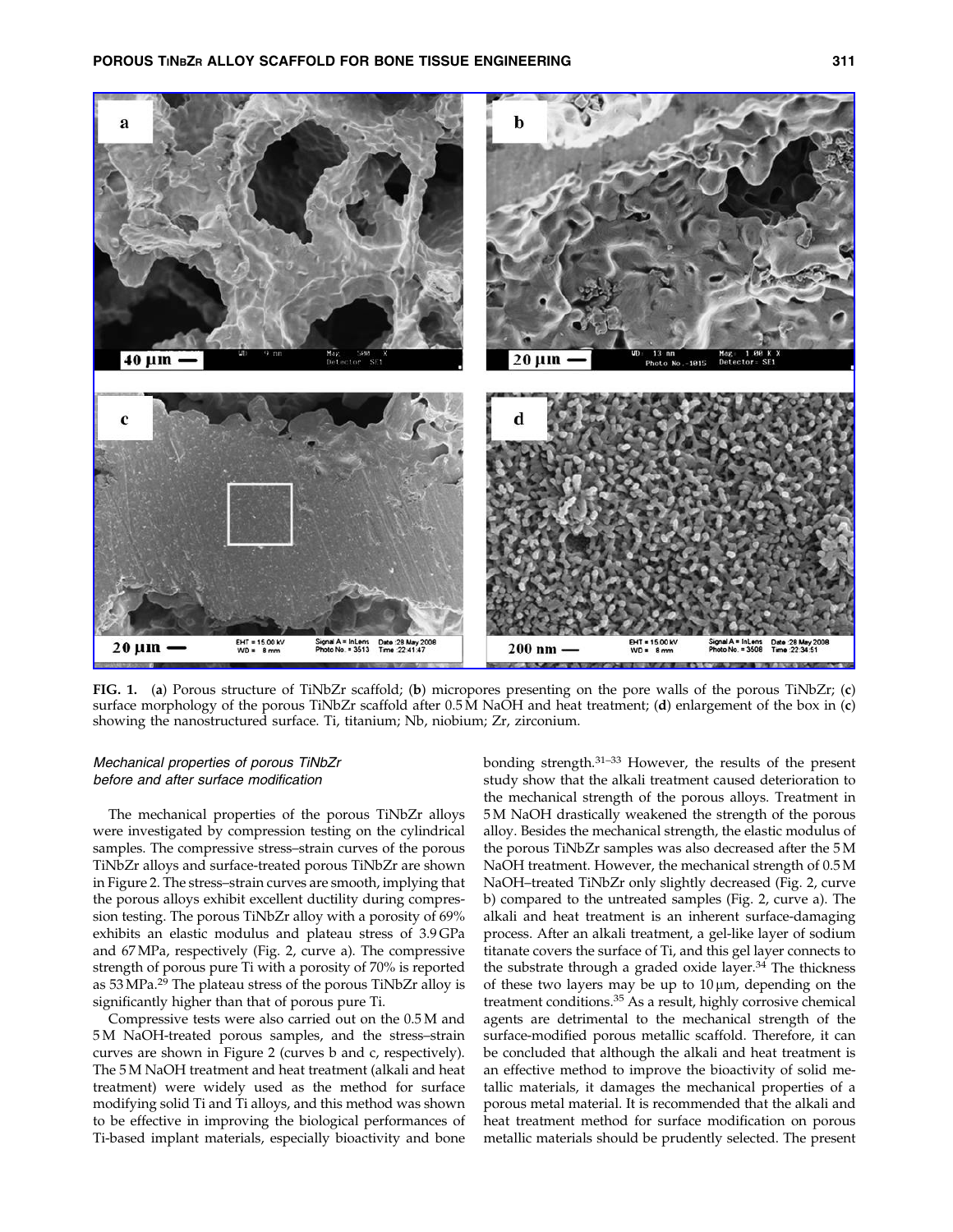



study demonstrated that a relatively low concentration NaOH (i.e., 0.5 M) is suitable for modifying porous Ti alloy scaffold.

#### Ca/P deposition on porous TiNbZr

Figure 3a shows that a uniform, thin  $Ca/P$  layer was deposited on the surface of the 0.5 M alkali and heat–treated porous TiNbZr after it had been soaked in SBF for 1 week. The XRD also confirmed that the layer consisted of hydroxyapatite  $[Ca_{10}(PO_4)_6(OH)_2]$ , as shown in Figure 4. Energydispersive X-ray spectroscopy showed that the  $Ca/P$  ratio is 1.69. The morphology of  $Ca/P$  coating on the porous alloys was similar to that deposited on solid Ti or Ti alloy plates.<sup>36</sup> Small Ca/P nuclei were first deposited on the surface, and then they grew spontaneously by consuming Ca and P ions from the surrounding SBF. These  $Ca/P$  particles connected and merged into each other, leading to the formation of a uniform layer. The entire surface came to be covered by the  $Ca/P$  layer. Figure 3d reveals that the thickness of this  $Ca/P$ layer was about  $10 \mu m$ . The results show that the porous TiNbZr was homogenously covered with a  $Ca/P$  coating after soaking in  $1.5\times$  SBF for 1 week.

#### In vitro biocompatibility

SaOS2 osteoblast–like cells showed significant differences in terms of the cell numbers on three types of porous and solid samples after culture for 14 days, as presented in Figure 5. In particular, the cell numbers on the porous scaffolds are shown to be over three times higher than those on solid samples. This is mainly the result of the large surface area of porous material over the solid material. The results indicate that the porous TiNbZr scaffolds are more favorable for cell adhesion and proliferation than the solid counterparts. Cell numbers on all three groups of porous samples were found to be statistically different from one another. The cell numbers were found to yield the highest values on the  $Ca/$ P-coated porous scaffold. SEM micrographs, as shown in Figure 6, present the cell morphologies on the porous TiNbZr, surface-treated porous TiNbZr, and Ca/P-coated porous TiNbZr, respectively. There is no significant difference in terms of cell morphology on the three scaffolds. Cells are randomly orientated and polygonally spread on the surfaces of the scaffolds. Cells were observed adhered to the most raised points, suspending themselves by their cytoplasmatic regions over the depressed areas. The MTT results revealed that  $Ca/P$ -coated porous TiNbZr favors cell adhesion and proliferation, demonstrated by yielding the highest values of cell numbers after culture for 14 days.

#### **Discussion**

The porosity, pore size, and interconnectivity significantly affect the biological performance of porous implant materials.<sup>37</sup> Higher porosity is expected to be beneficial for bone ingrowths. It was reported that dental implants coated with porous Ti with 44% and 48% porosity have been implanted into canine mandibles and femoral.<sup>37</sup> Greater bone ingrowth was found for higher porosity coatings after 14 weeks of implantation. Similarly, bone ingrowth was shown to be deeper and greater in higher porous polymer scaffolds.<sup>38</sup> However, the elastic modulus and compressive strength of a scaffold material decrease with the increase of porosity. For a typical porous material, the relationships between the plateau stress, elastic modulus, and the relative density are given by

$$
E/E_s = (\rho/\rho_s) \tag{1}
$$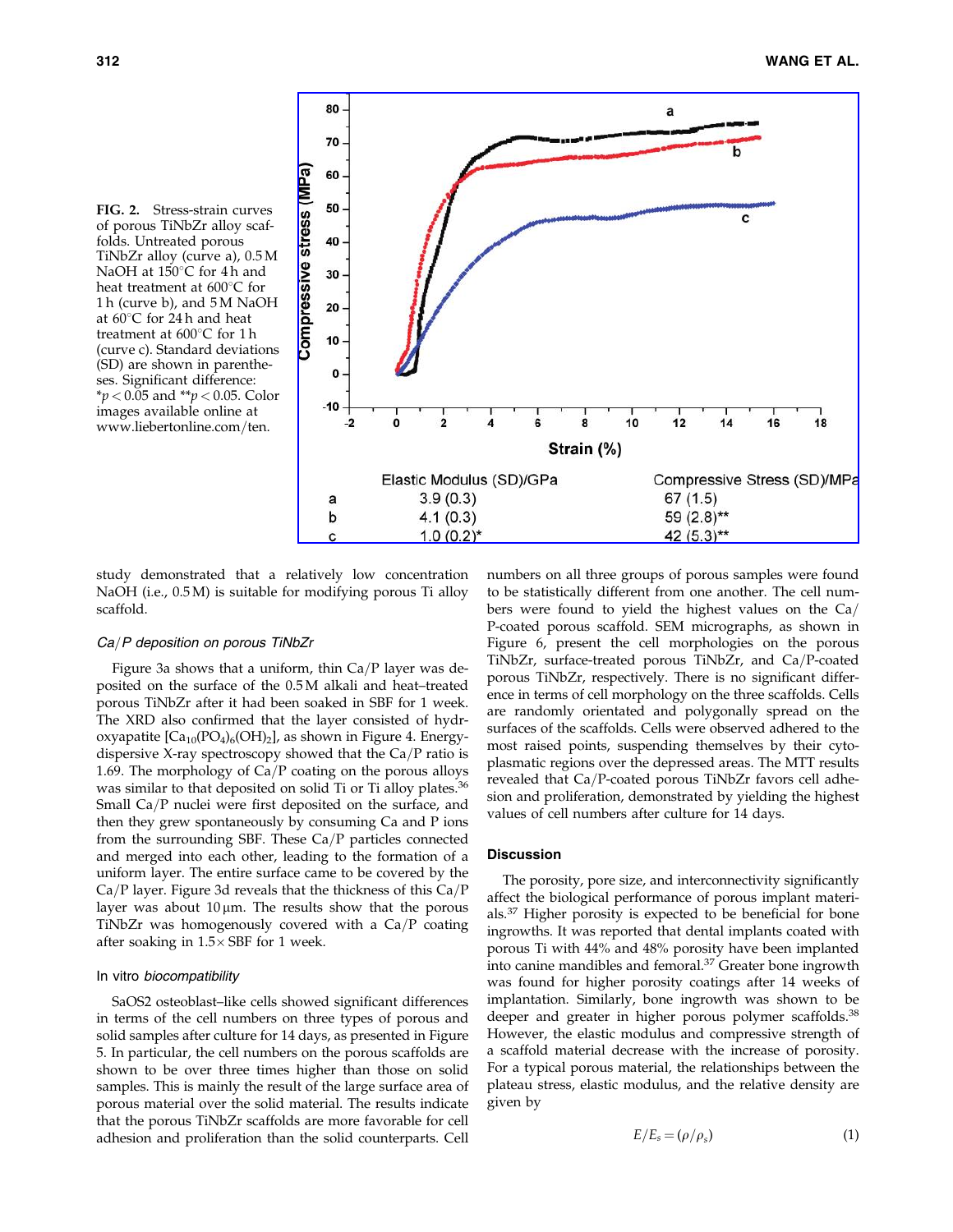

FIG. 3.  $Ca/P$  formation on porous TiNbZr scaffolds: (a) 0.5 M NaOH–treated porous TiNbZr after soaking in 1.5× simulated body fluid for 1 week; (b)  $Ca/P$  deposition on the edge of porous TiNbZr scaffold, energy dispersive x-ray spectroscopy (EDX) (inset) shows the coating of  $\hat{Ca}/P$  layer; (c)  $Ca/P$  deposition inside the pores; (d) cross section of  $Ca/P$  layer on porous TiNbZr scaffold. Ca/P, calcium phosphate.



FIG. 4. X-ray diffraction pattern of (a) porous TiNbZr after sintering for 10 h; (b) porous TiNbZr scaffold after 0.5 M NaOH soaking and heat treatment; (c) porous TiNbZr scaffold after  $0.5\,\mathrm{M}$  alkali and heat treatment and  $1.5\times$  simulated body fluid soaking for 1 week. *α*, alpha phase titanium; β, beta phase titanium; A, apatite.



FIG. 5. MTT results of solid Ti, solid TiNbZr discs, and porous TiNbZr scaffolds, after culture for 14 days. Significant difference:  $\frac{*}{p}$  < 0.05.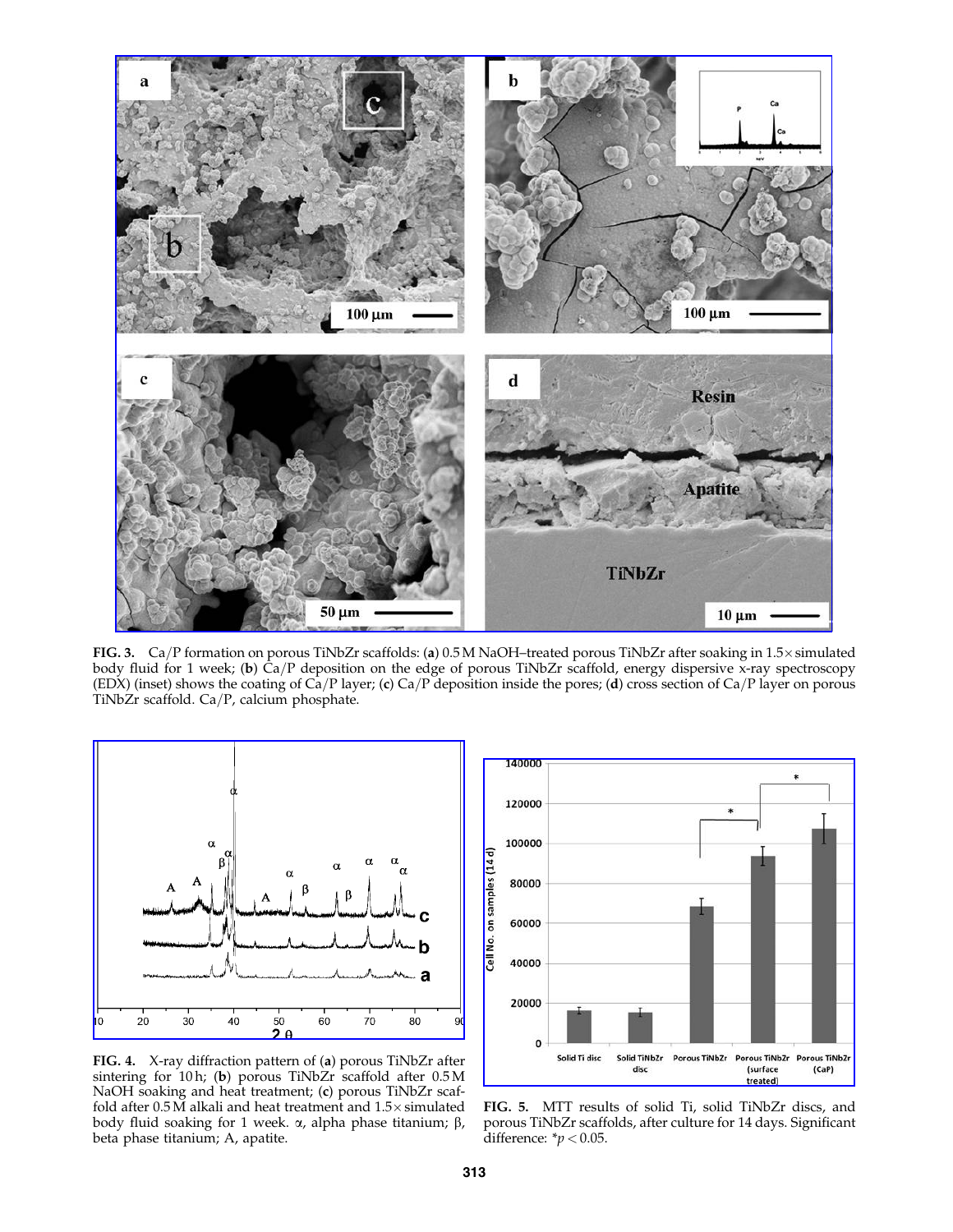

FIG. 6. Cell adhesion and proliferation on (a) porous TiNbZr, (b) porous TiNbZr after 0.5 M NaOH and heat treatment, and  $(c)$  Ca/P-coated porous TiNbZr. Arrows and asterisks indicate cells' spreading on the scaffolds.

$$
\sigma_{pl}/\sigma_{ys} = 0.3(\rho/\rho_s)^{3/2} \tag{2}
$$

where  $E$  is the elastic modulus of the foam,  $E_s$  is the elastic modulus of the cell edge solid materials,  $\sigma_{pl}$  is the plateau stress of the porous material, and  $\sigma_{\gamma s}$  is the yield strength of the cell edge solid material.<sup>39</sup> Therefore, a porous material could combine sufficient mechanical strength and high porosity at the same time only if the cell edge solid material possesses high yield strength. The present study demonstrated that the porous TiNbZr scaffold with a porosity of 69% exhibits a mechanical strength of 67 MPa and an elastic modulus of 3.9 GPa. The mechanical strength of the TiNbZr scaffolds is significantly higher than that of pure Ti scaffolds (53 MPa29), at the same porosity. It was reported that porous Ta with a porosity of 65–73% had a yield strength of 35.2 MPa and an elastic modulus of 1.15 GPa.40 The porous TiNbZr exhibits higher mechanical strength than the porous Ta at the same porosity level.

Synthetic  $Ca/P$  materials are considered to be osteoconductive biomaterials.<sup>18,19</sup> The Ca/P coating on an implant surface significantly enhances the initial fixation and ultimate osseous integration. Comparative studies have indicated implants of similar design, with  $Ca/P$ -coated femoral stems achieving more reliable bony fixation than their porous control groups.<sup>18</sup> The Ca/P coating enhanced human bone marrow–derived mesenchymal cell phenotypic osteogenic lineage (osteopontin and osteonectin) and osteoblast synthetic activity (alkaline phosphatase activity, collagen type I, and osteoprotegerin). $41$  On the other hand, the bulk composition of implants also has an effect on osteointegration process. In vitro test showed that osteoblast synthetic activities were enhanced when cultured on  $Ca/P$ -coated Ti13Nb13Zr plates, compared to Ca/P-coated Ti6Al4V plates.<sup>42</sup> Further, higher bone maturation was observed on  $Ca/$ P-coated Ti13Nb11Zr implant.<sup>42</sup> The results indicated that both alloy composition and HA coating affect bone response around metallic implants. In the present work,  $Ca/$ P-coated porous TiNbZr scaffolds were shown to favor SaOS2 osteoblast–like cell adhesion and proliferation. Cells were randomly orientated and were polygonally spread on the surfaces of the scaffolds. By applying a  $Ca/P$  coating, more cells attached and proliferated throughout of the porous TiNbZr scaffold, compared with the uncoated samples. Scaffold materials implanted in the bone will encounter complicated conditions compared to in vitro conditions, such as more and different cell types and local strain.<sup>13</sup> Porous Ti scaffolds from this group have been investigated for healing of bone defects in a canine model.<sup>43</sup> The porous Ti scaffolds exhibited good biocompatibility, and allowed for bone ingrowth throughout the interconnected pores. Consequently, further in vivo studies will be carried out on porous TiNbZr alloy with and without  $Ca/P$  coating to understand how bone interacts with the scaffolds.

#### **Conclusions**

Open-cell porous TiNbZr alloy scaffolds with a porosity of 69% were prepared by a space-holder sintering method. The porous TiNbZr exhibits a high mechanical strength of 67 MPa and an elastic modulus of 3.9 GPa, resembling the mechanical properties of cortical bone, with a porous structure similar to that of trabecular bone. The porous TiNbZr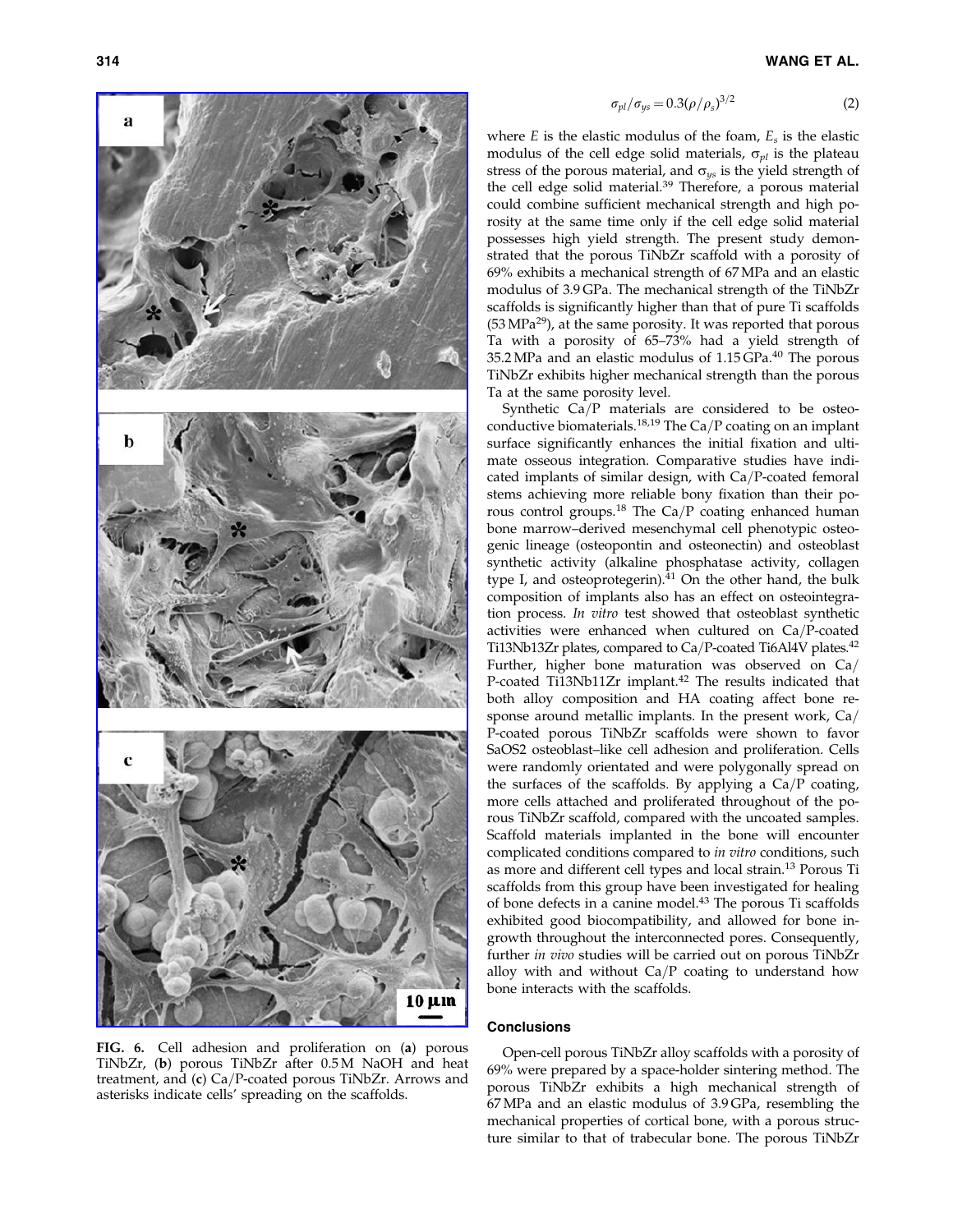scaffold surface treated with  $0.5 M$  NaOH at  $150^{\circ}$ C exhibits a nanostructured surface that can effectively induce  $Ca/P$  nucleation when soaking in SBF. A Ca/P layer, with a thickness of  $10 \mu m$ , uniformly covered the surface-treated porous TiNbZr after soaking in 1.5 $\times$  SBF for 1 week. Cell culture experiments showed that the porous TiNbZr scaffold is more favorable for the SaOS2 osteoblast-like cell adhesion and proliferation than its solid counterpart. By applying a  $Ca/P$ coating, more cells attached and proliferated throughout of the porous TiNbZr scaffold.

#### Acknowledgments

The authors acknowledge the financial support for this research through the Australian Research Council (ARC) Discovery Project DP0770021. P.D.H. was also supported by the ARC through a Federation Fellowship.

#### Disclosure Statement

No competing financial interests exist.

#### **References**

- 1. Kujala, S., Ryhanen, J., Danilov, A., and Tuukkanen, J. Effect of porosity on the osteointegration and bone ingrowth of a weight-bearing nickel-titanium bone graft substitute. Biomaterials 24, 4691, 2003.
- 2. Hing, K.A., Best, S.M., Tanner, K.E., Bonfield, W., and Revell, P.A. Mediation of bone ingrowth in porous hydroxyapatite bone graft substitutes. J Biomed Mater Res 68A, 187, 2004.
- 3. de Long, W.G., Einhorn, T.A., Koval, K., McKee, M., Smith, W., Sanders, R., and Wstson, T. Bone grafts and bone graft substitutes in orthopaedic trauma surgery. A critical analysis. J Bone Joint Surg 89, 649, 2007.
- 4. Yoshikawa, H., and Myoui, A. Bone tissue engineering with porous hydroxyapatite ceramics. J Artif Organs 8, 131, 2005.
- 5. Levine, B.R., Sporer, S., Poggie, R.A., Della Valle, C.J., and Jacbs, J.J. Experimental and clinical performance of porous tantalum. Biomaterials 27, 4671, 2006.
- 6. Zou, X., Li, H., Bunger, M., Egund, N., Lind, M., and Bunger, C. Bone ingrowth characteristics of porous tantalum and carbon fiber interbody devices: an experimental study in pigs. Spine J 4, 99, 2004.
- 7. Bobyn, J.D., Glassman, A.H., Goto, H., Krygier, J.J., Miller, J.E., and Brooks, C.E. The effect of stem stiffness on femoral bone resorption after canine porous-coated total hip arthroplasty. Clin Orthop Relat Res 261, 196, 1990.
- 8. Bobyn, J.D., Stackpool, G.J., Hacking, S.A., Tanzer, M., and Krygier, J.J. Characteristics of bone ingrowth and interface mechanics of a new porous tantalum biomaterial. *L* Bone Joint Surg Br 81, 907, 1999.
- 9. Hacking, S.A., Bobyn, J.D., Toh, K., Tanzer, M., and Krygier, J.J. Fibrous tissue ingrowth and attachment to porous tantalum. J Biomed Mater Res 52, 631, 2000.
- 10. Long, M., and Rack, H.J. Titanium alloys in total joint replacement—a materials science perspective. Biomaterials 19, 1621, 1998.
- 11. Oh, I.H., Nomura, N., Masahashi, N., and Hanada, S. Mechanical properties of porous titanium compacts prepared by powder sintering. Scr Mater 49, 1197, 2003.
- 12. Li, J.P., de Wijn, J.R., van Blitterswijk, C.A., and de Groot, K. Porous Ti6Al4V scaffold directly fabricating by rapid pro-

totyping: preparation and in vitro experiment. Biomaterials 27, 1223, 2006.

- 13. Li, J.P., Li, S.H., van Blitterswijk, C.A., and de Groot, K. A novel porous Ti6Al4V: characterization and cell attachment. J Biomed Mater Res 73A, 223, 2005.
- 14. Hollander, D.A., von Walter, M., Wirtz, T., Sellei, R., Schmidt-Rohlfing, B., Paar, O., and Erli, H.-J. Structural, mechanical and in vitro characterization of individually structured Ti-6Al-4V produced by direct laser forming. Biomaterials 27, 955, 2006.
- 15. Ryan, G.E., Pandit, A., and Apatsidis, D.P. Porous titanium scaffolds fabricated using a rapid prototyping and powder metallurgy technique. Biomaterials 29, 3625, 2008.
- 16. Heinl, P., Müller, L., Körner, C., Singer, R.F., and Müller, F.A. Cellular Ti-6Al-4V structures with interconnected macro porosity for bone implants fabricated by selective electron beam melting. Acta Biomater 4, 1536, 2008.
- 17. Okazaki, Y., Rao, S., Tateishi, T., and Ito, Y. Cytocompatibility of various metal and development of new titanium alloys for medical implants. Mater Sci Eng A 243, 250, 1998.
- 18. Dalton, J.E., Cook, S.D., Thomas, K.A., and Kay, J.F. The effect of operative fit and hydroxyapatite coating on the mechanical and biological response to porous implants. J Bone Joint Surg Am 77, 97, 1995.
- 19. Froimson, M.I., Garino, J., Machenaud, A., and Vidalain, J.P. Minimum 10-year results of a tapered, titanium, hydroxyapatite-coated Hip stem. J Arthroplasty 22, 1, 2007.
- 20. Daculsi, G. Biphasic calcium phosphate concept applied to artificial bone, implant coating and injectable bone substitute. Biomaterials 19, 1473, 1998.
- 21. Zhang, Q., Leng, Y., and Xin, R. A comparative study of electrochemical deposition and biomimetic deposition of calcium phosphate on porous titanium. Biomaterials 26, 2857, 2005.
- 22. Habibovic, P., Li, J., van der Valk, C.M., Meijer, G., Layrolle, P., van Blitterswijk, C.A., and de Groot, K. Biological performance of uncoated and octacalcium phosphate-coated Ti6Al4V. Biomaterials 26, 23, 2005.
- 23. Berndt, C.C., Haddad, G.N., Farmer, A.J.D., and Gross, K.A. Spraying for bioceramic applications-A review. Mater Forum 14, 161, 1990.
- 24. Frayssinet, P., Hardy, D., Rouquet, N., Giammara, B., Guilhem, A., and Hanker, J. New observations on middle term hydroxyapatite-coated titanium alloy hip prosthesis. Biomaterials 13, 668, 1992.
- 25. Lavos-Valereto, I., Deboni, M., and Azambuja, N. Evaluation of the titanium Ti-6Al-7Nb alloy with and without plasmasprayed hydroxyapatite coating on growth and viability of cultured osteoblast-like cells. J Periodontol 73, 900, 2002.
- 26. Kokubo, T., Miyaji, F., and Kim, H.M. Spontaneous formation of bonelike apatite layer on chemically treated titanium metals. J Am Ceram Soc 79, 1127, 1996.
- 27. Wang, X.J., Li, Y., Xiong, J.Y., Hodgson, P.D., and Wen, C.E. Porous TiNbZr alloy scaffolds for biomedical applications. Acta Biomater. DOI:10.1016/j.actbio.2009.06.002, 2009. (In press)
- 28. Wen, C.E., Mabuchi, M., Yamada, Y., Shimojima, K., Chino, Y., and Asahina, T. Processing of biocompatible porous Ti and Mg. Scr Mater 45, 1147, 2001.
- 29. Wen, C.E., Yamada, Y., Shimojima, K., Sakaguchi, Y., Chino, Y., Hosokawa, H., and Mabuchi, M. Novel titanium foam for bone tissue engineering. J Mater Res 17, 2633, 2002.
- 30. Wang, X.J., Li, Y.C., Lin, J.G., Yamada, Y., Hodgson, P.D., and Wen, C.E. In vitro bioactivity evaluation of titanium and niobium metals with different surface morphologies. Acta Biomater 4, 1530, 2008.